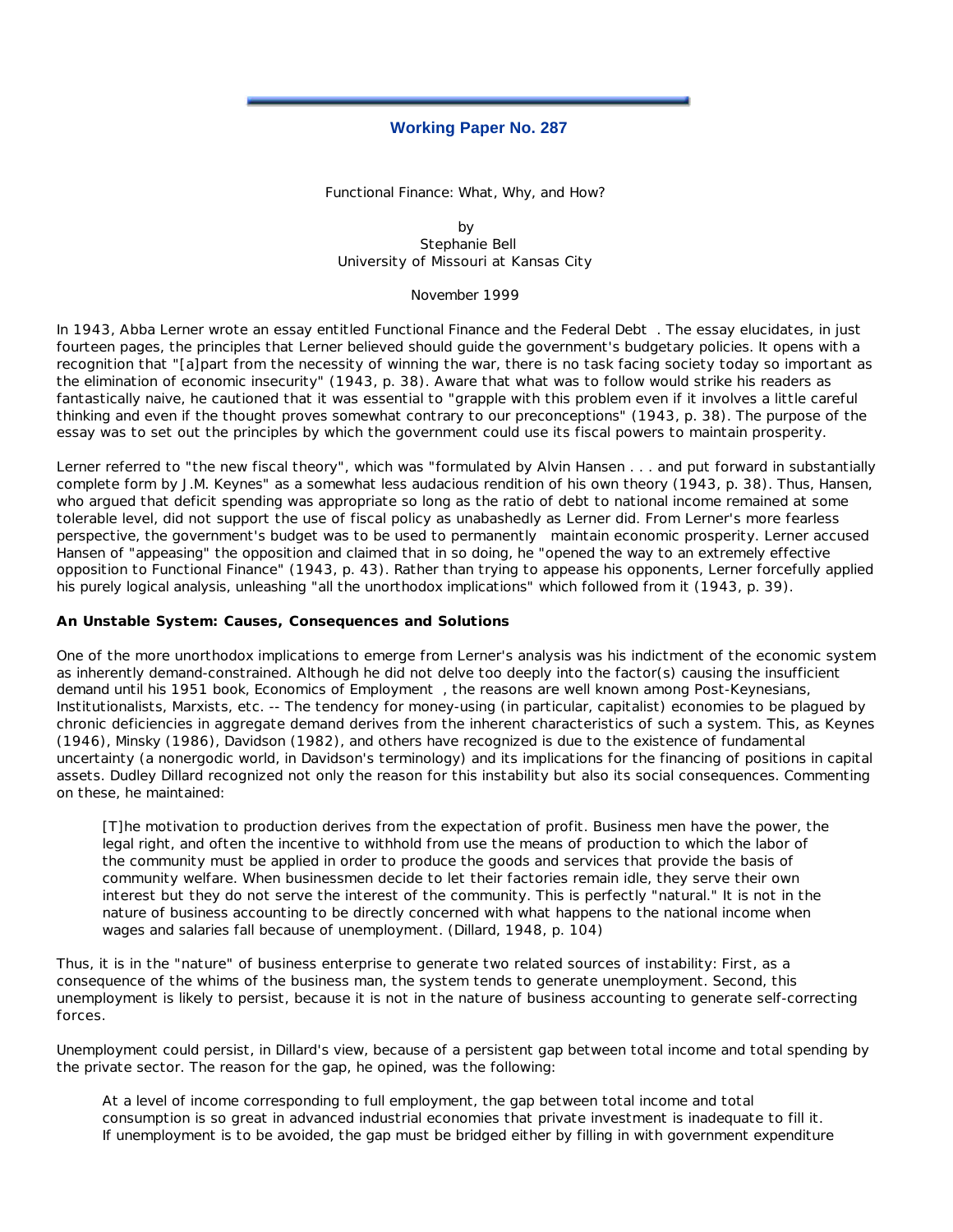or by reducing the size of the gap by increasing the propensity to consume. (Dillard, 1948, p. 102)

Keynes was not optimistic about the likely success of policies designed to raise the propensity to consume. In specifying the factors responsible for determining the propensity to consume, he distinguished the objective from the subjective. The latter, he maintained "include those psychological characteristics of human nature which, though not unalterable, are unlikely to undergo a material change over a short period of time except in abnormal or revolutionary circumstances" (Keynes, 1964, p. 91). Although Keynes also recognized six objective factors, capable of altering the propensity to consume, he did not believe that they could be manipulated easily enough to make targeting them an efficient means of closing the gap. Thus, as Dillard notes, Keynes concluded that "the chief burden for maintenance of high levels of employment falls on *public expenditures* designed to fill in the existing gap between income and consumption at full employment. (Dillard, 1948, p. 103; my emphasis).

It might be thought that simply 'priming the pump' could close the gap. Pump-primers suggested that it might be necessary for the government to use its fiscal powers to stimulate demand but that *repeated* stimuli were not necessary. However, as Dillard noted, pump-priming "rests on the assumption that a *temporary* new expenditure will have a lasting tendency to raise the level of economic activity" (1948, p. 106). By the time he wrote the *General Theory,* Keynes, like Lerner, realized that pump-priming was not going to do the trick.

Implicit in the theory that the pump merely needs to be primed is the belief that the system has been in a state of "*unstable* equilibrium before the injection of new spending pushes it back on the track from which it has been derailed by some fortuitous event" (Dillard, 1948, p. 106). Keynes, of course, recognized that the system was characterized by *stable* under-employment equilibrium:

[I]t is an outstanding characteristic of the economic system in which we live that, whilst it is subject to severe fluctuations in respect of output and employment, it is not violently unstable. Indeed, it seems capable of remaining in a chronic condition of sub-normal activity for a considerable period without any market tendency either towards recovery or complete collapse. Moreover, the evidence indicates that full, or even approximately full, employment is of rare and short-lived occurrence. (GT, pp. 249-50)

Lerner opposed pump-priming, for its formulation often implicitly called for the balancing of the government's budget as an objective goal: a practice which (as we will see) is fundamentally at odds with the theory of Functional Finance.

Having rejected the use of pump-priming as an appropriate means of eliminating unemployment (i.e. closing the gap between the full employment and the underemployment levels of aggregate spending), Lerner proposed his two "laws" of Functional Finance. The first law placed upon the government the responsibility for maintaining the total rate of spending on goods and services at the level necessary to purchase all of the output that it was possible to produce. In elucidating this law, Lerner explained that when spending was at the requisite level it would prevent both inflation and unemployment. $1$  In order to manipulate total spending, he suggested that the government increase its own expenditures or reduce taxes so that private spending would increase. Similarly, the government could cut its spending or raise taxes in order to reduce the total rate of spending:

By these means total spending can be kept at the required level, where it will be enough to buy the goods that can be produced by all who want to work, and yet not enough to bring inflation by demanding (at current prices) *more* than can be produced. (Lerner, 1943, p. 40)

The above should not be read as support for a non-accelerating inflationary rate of unemployment (NAIRU). Such a reading, as Colander argues, would ascribe to Lerner a position which "is not inherent in the functional finance rules" (Colander, 1997, p. 203).

Indeed, what Lerner advocated, in this essay, was the maintenance of true full employment (i.e. employment for all who *want* to work), which he believed could be attained without setting off inflation.

While his views regarding the conditions under which inflationary pressures might begin to emerge initially differed from Keynes', Lerner, in his *Economics of Employment* , appears to have moved closer to Keynes on this matter. In Keynes' view, inflation was not to be associated with price increases taking place *before* full employment (i.e. zero involuntary unemployment) had been reached. Indeed, expansionary policy was considered inflationary only if it spent itself entirely on an increase in prices, with no further stimulus to output. In Keynes' words:

When a further increase in the quantity of effective demand produces no further increase in output and entirely spends itself on an increase in the cost-unit fully proportionate to the increase in effective demand, we have reached a condition which might be appropriately designated as one of true inflation. Up to this point the effect of monetary expansion is entirely a question of degree, and there is no previous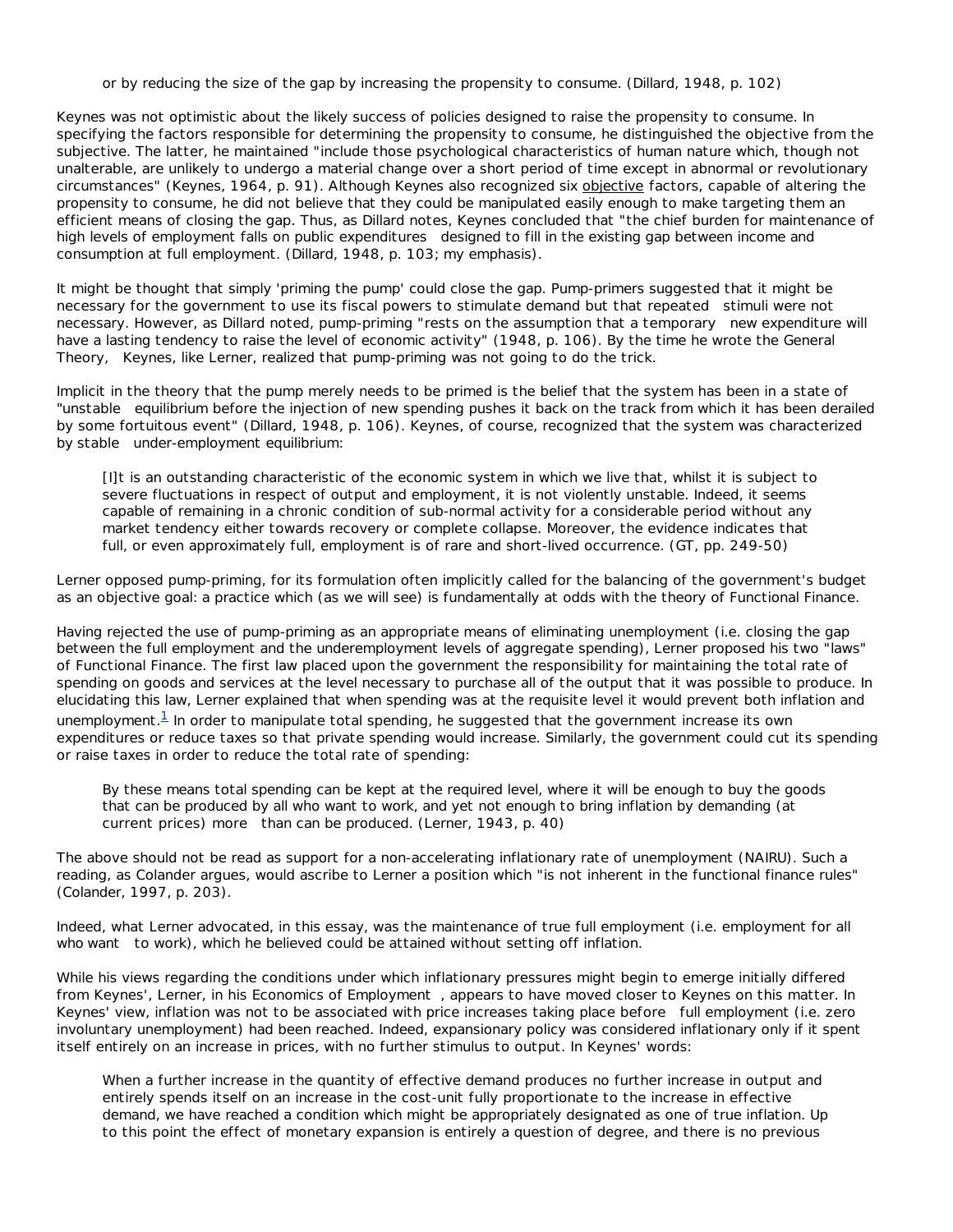point at which we can draw a definite line and declare that conditions of inflation have set in.<sup>2</sup> (GT, p. 303)

Thus, Keynes recognized that prices were likely to rise before labor became scarce or capacity limits began to bind. While Lerner did not initially believe that inflation would emerge before full employment had been reached, he later recognized that prices might begin to rise before all resources were fully employed. He noted that:

[A]s long as it is possible for the supply of goods to increase along with the increase in spending, there will be no (permanent) increase in prices. (Lerner, 1951, p. 8)

Although prices might begin to rise prior to the attainment of full employment, they would not *remain* high and, thus, should not induce an abdication of the government's responsibilities with respect to the first law of Functional Finance.

The first law of Functional Finance is designed to eliminate a shortfall in total spending, while the second decrees the specific *manner* in which the deficiency is to be funded. Specifically, the second law calls for the sale of interest-bearing government debt only in the event that private spending would *otherwise* generate excessive aggregate demand. Under ordinary circumstances, Lerner argued, it is expected that capitalist economies will suffer from insufficient rather than excessive aggregate demand so that it would not be necessary to offer bonds in exchange for money as a means of tempering inflationary pressures. Instead, Lerner believed that bonds should be sold to the central bank or to private banks "on conditions which permit the banks to issue new credit money based on their additional holdings of government securities, [which] must be considered for our purposes as printing money" (1943, p. 41).

In sum, capitalist economies are typically demand-constrained. This tendency to generate insufficient effective demand for all output (even when the system is operating at less than full capacity) is the *cause* of the system's instability; the *consequence* is unemployment. The *solution* , according to Lerner, was to make it incumbent on the government to cover the shortfall by spending enough to bring about full employment.

### **Covering the Shortfall**

The optimal method by which to finance deficit spending remains a controversial topic among many economists (see Modigliani, 1992; Trostel, 1993; Ludvigson, 1996; and Smith et al., 1998). Although most would agree that governments can finance their spending by imposing taxes, borrowing from the public, or printing money (or some combination of these), there is often strong disagreement regarding the macroeconomic *consequences* of these choices.

The Barro-Ricardo thesis, for example, maintains that the financing choice is inconsequential. This, it is argued, is because the knowledge that bond-financed government spending will require higher taxes in the future simply induces households to save more now. The induced saving, which is just sufficient to purchase the new government debt, leaves private net wealth unchanged, and thereby completely neutralizes the stimulative effect of government spending. Similarly, as Tobin (1998) recognized, spending financed by issuing demand obligations (i.e. printing money) might lead a monetarist Ricardian to suggest that a "money rain," like a "bond rain," will have no effect on aggregate private wealth or consumption since adjustments in the price level will prevent the *real* quantity of money from changing. With the real quantity of money unaffected, decision-makers are said to have no reason to alter their spending behavior. Thus, the macroeconomic consequences of bond- or money-financed deficit spending are thought to yield results 'equivalent' with those that would have resulted if all spending had been financed by contemporaneous taxation. In other words, it just doesn't matter whether the government chooses to tax, sell bonds, or print money; each will affect the economy in an identical way.

In contrast, 'Keynesians' (Blinder and Solow, 1973, 1976; Buiter, 1977; Tobin, 1961), generally agree that the economic consequences of borrowing and printing money can differ substantially from those obtained when government spending is financed solely by contemporaneous taxation. Inspired by Christ (1967, 1968), Blinder and Solow (1973) investigated the optimal method by which to finance government (deficit) spending, concluding that the expansionary effects from borrowing would outweigh the stimulative effects of financing by creating new money. Although 'Keynesians' recognize that there will be different macroeconomic consequences, depending on the *manner* in which the shortfall is made up, they do not generally share Lerner's preference for printing money to finance the deficit.

Post-Keynesians and Institutionalists, however, tend to be more amenable to Lerner's position. For example, Wray (1998) discusses at length the possibility (and the desirability) of printing money to finance government expenditures. Similarly, focusing on the macroeconomic consequences of alternative financing methods, Chick (1983) concludes: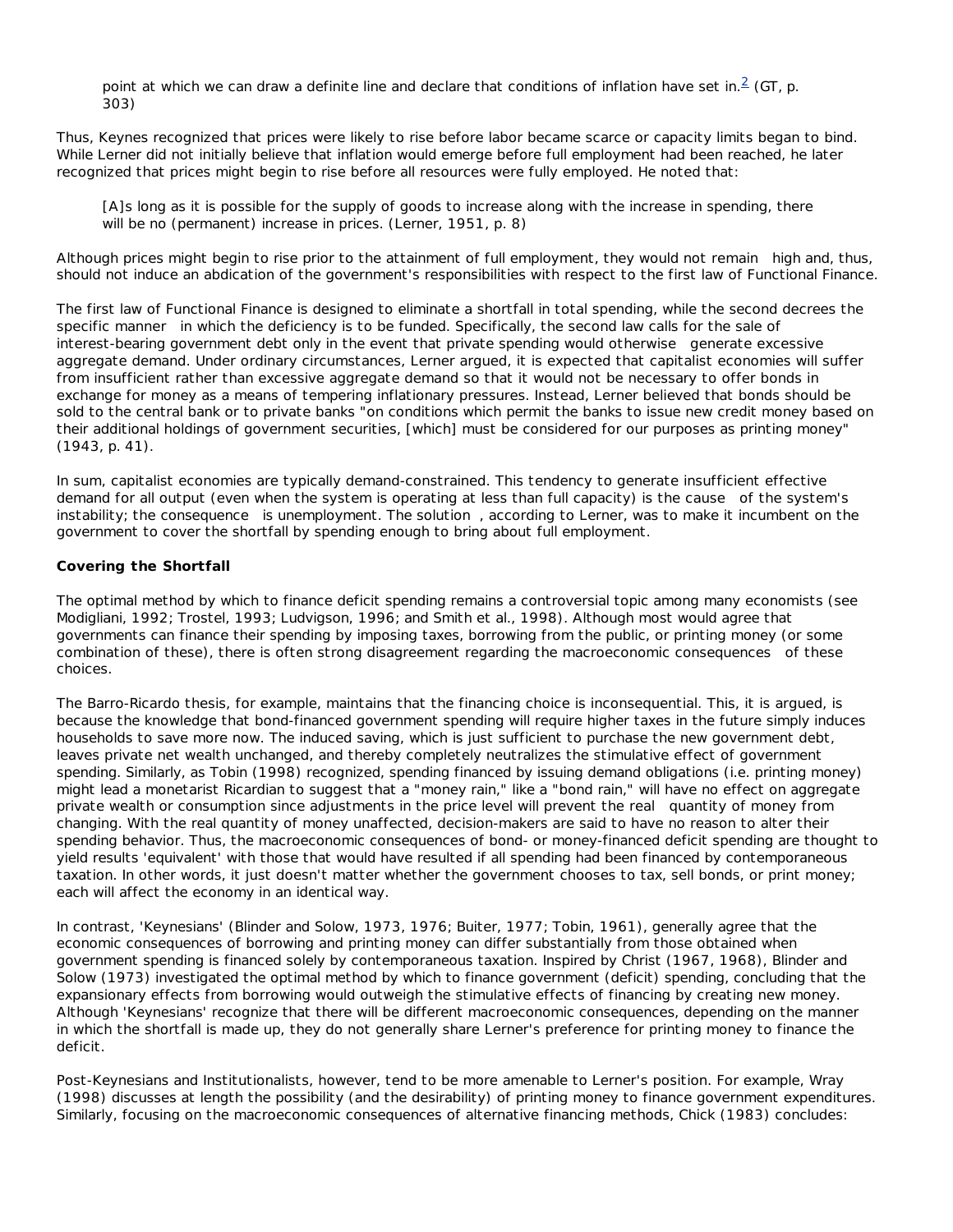Common sense, superior here, indicates that finance by new money, both because it introduces new liquidity into the system and because there is no effect from the policy action itself on the rate of interest, will have a greater expansionary effect than finance by borrowing. (Chick, 1983, p. 321)

On the same subject, Dillard (1948) recognizes that when the government simultaneously spends and collects taxes, it is simply substituting public for private spending, whereas "the expenditure of funds raised by borrowing represents mainly new expenditure and therefore an addition to total effective demand" (Dillard, 1948, p. 109). Elaborating on this point, Dillard maintained that:

The greatest stimulation to employment will result when a public construction program financed by borrowing replaces a public relief program which was paid for out of taxation. (Dillard, 1948, p. 109)

Thus, while 'Keynesians' typically conclude that the macroeconomic consequences of bond- vs. tax-financed spending will differ, Dillard goes further, claiming that "there are significant differences between various *types* of loans and taxes" (1948, p. 110; my emphasis). Like Lerner, Dillard recognized that the expansionary effects would be greater when bonds were sold to banks rather than to the non-bank public (i.e. when spending was financed by printing money):

In the former case, no one need restrict either his consumption or his investment. The bond is purchased with new money created within the banking system in the form of new check-book money. The total quantity of money is increased by the lending activities of the banking system. There is no transfer or giving up of means of purchase by one party for expenditure by the government; there is merely the creation of additional means of purchase. (Dillard, 1948, p. 110)

The least desirable method for financing spending involved the taxation of funds that would have been spent if left in the hands of taxpayers. Thus, like Lerner, Dillard recognized that the consequence of taxing or borrowing from the public was to leave private individuals with less money to spend. Because of this, Dillard proposed that the government close the spending gap by creating additional money (i.e. a net injection) to finance its spending. Once the gap was closed, Dillard, again siding with Lerner, maintained that the method of finance should shift in favor of taxation and/or borrowing in order to forestall inflation (Dillard, 1948, p. 112).

Lerner, anticipating a knee-jerk opposition to his recommendation that the government 'resort' to printing money, stated that:

The almost instinctive revulsion that we have to the idea of printing money, and the tendency to identify it with inflation, can be overcome if we calm ourselves and take note that this printing does not affect the amount of money *spent* . That is regulated by the first law of Functional Finance. (1943, p. 41)

Again, the consequence of taxation and bond sales is to leave the public with less money to spend. Such a result would, from Lerner's perspective, be "desirable . . . when they would otherwise spend enough to bring about inflation" (Lerner, 1943, p. 40). The idea, then, is to allow a private sector, unfettered by taxes, to come as close as possible to satisfying Say's Law. In the absence of such robust demand conditions, however, Lerner advocated the printing of money to finance the spending necessary for the maintenance of full employment. Again, the idea is to sell bonds to banks (private banks or the central bank) as opposed to the non-bank public, so that funds which might otherwise be spent are not lured away (or "crowed out") by the government. Thus, while most economists would argue that the government should *borrow*  $\frac{3}{2}$  from the public (i.e. sell bonds in exchange for *existing* money) in order to finance the excess of spending over taxation, Lerner believed that the government should do this "only if it is desirable that the public should have less money and more government bonds" (1943, p. 40).

### **How Can the Government Print Money?**

How might a country print money in conformity with Lerner's second law? Economists typically apply the term 'printing money' to the crediting, by the monetary authority, of the fiscal authority's checking account as a consequence of purchasing its debt instruments. But Lerner wanted to broaden the application of the term. In his view, if *private* banks are capable of purchasing government debt by crediting a government account, this, too, should be considered printing money. Thus, when either the central bank or a private bank purchases newly-issued government debt by issuing credit or bank money, they are, in effect, printing money. Because printing money is essential for the adoption of the principles of Functional Finance, it is, perhaps, prudent to devote some space to the balance sheet effects of these two methods for printing money.

First, a government could create its own spendable balance by allowing its monetary authority to credit the account of its fiscal authority. This, as Figure 1 indicates, can be accomplished through the purchase of the fiscal authority's IOU (e.g. a government bond) by the monetary authority. Thus, if the central bank purchases a newly-issued security from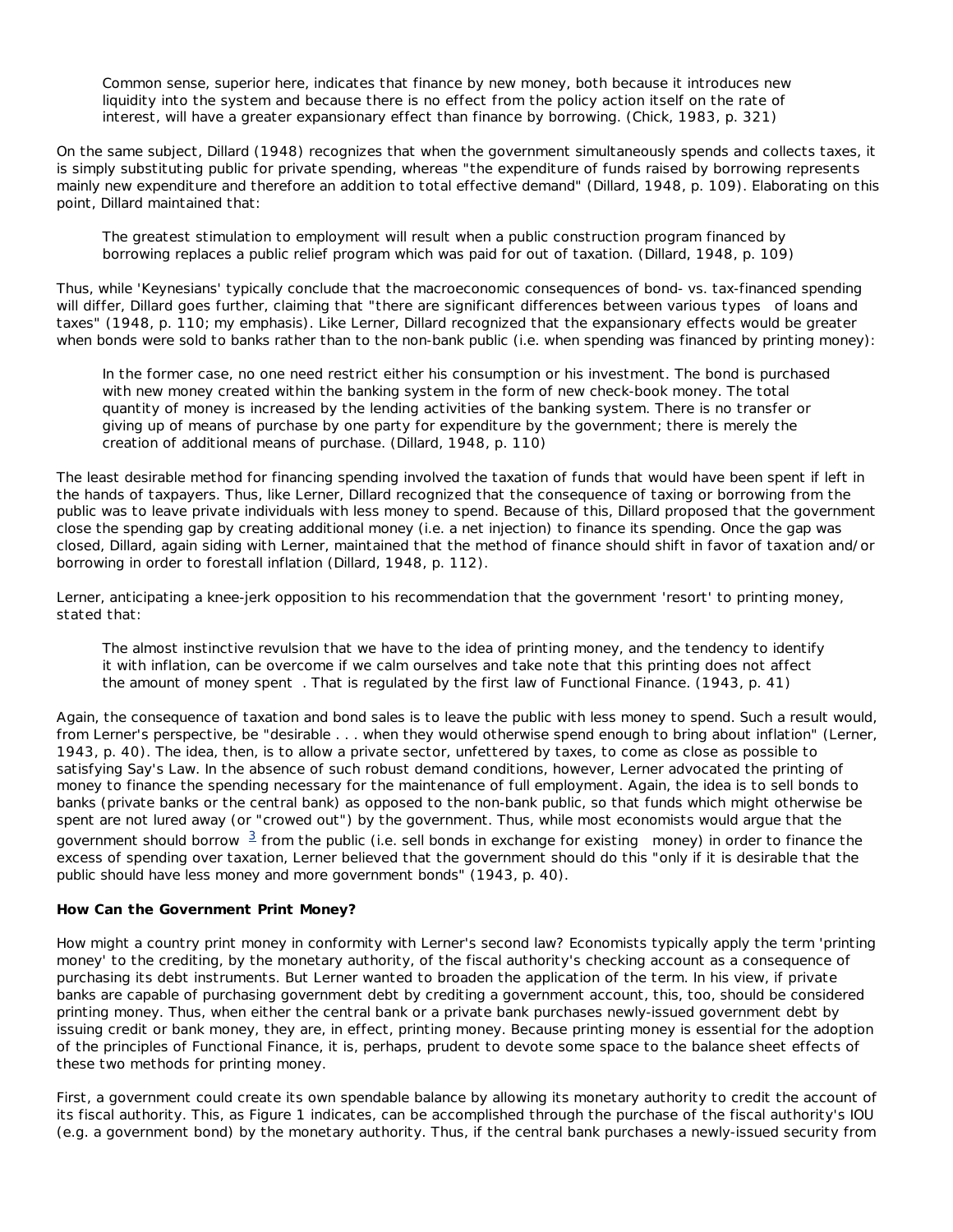the Treasury, it will do so by crediting the Treasury's account. The balance sheet effects of this purchase/sale are shown in Step A. Once the fiscal authority draws on this account in order to acquire goods and services, it can be said to have paid for its purchase by 'printing' money. Asterisks indicate, in Step B, the amount of narrow *and* high-powered money that will have been created - both 'inside' and 'outside' money have increased (*ceteris paribus* ).

Second, the government could sell bonds to a private bank. $4$  Lerner (correctly) characterized this as a means of printing money. The balance sheet effects of allowing private banks, as opposed to the central bank, to create deposits for the Treasury are shown in Example 2.



| Step A: The sale of a Government bond to the Central Bank                                       |  |  |  |
|-------------------------------------------------------------------------------------------------|--|--|--|
| <b>TREASURY</b>                                                                                 |  |  |  |
| + Balance at Central Bank + Government Security<br><b>CENTRAL BANK</b>                          |  |  |  |
| + Balance owed to Treasury<br>+ Government Security                                             |  |  |  |
| Step B: Drawing on the newly created balance                                                    |  |  |  |
| <b>BANKS</b>                                                                                    |  |  |  |
| + Balance at Central Bank*   + Balance owed to Public**<br><b>TREASURY</b>                      |  |  |  |
| - Balance at Central Bank<br>+ Asset<br><b>CENTRAL BANK</b>                                     |  |  |  |
| + Balance owed to Commercial Banks   - Balance owed to Treasury                                 |  |  |  |
| * High-powered (or base) money created/'printed'<br>** Narrow money (e.g. M1) created/'printed' |  |  |  |

Figure 2 The sale of newly-issued bonds to Note-Option Banks <sup>5</sup>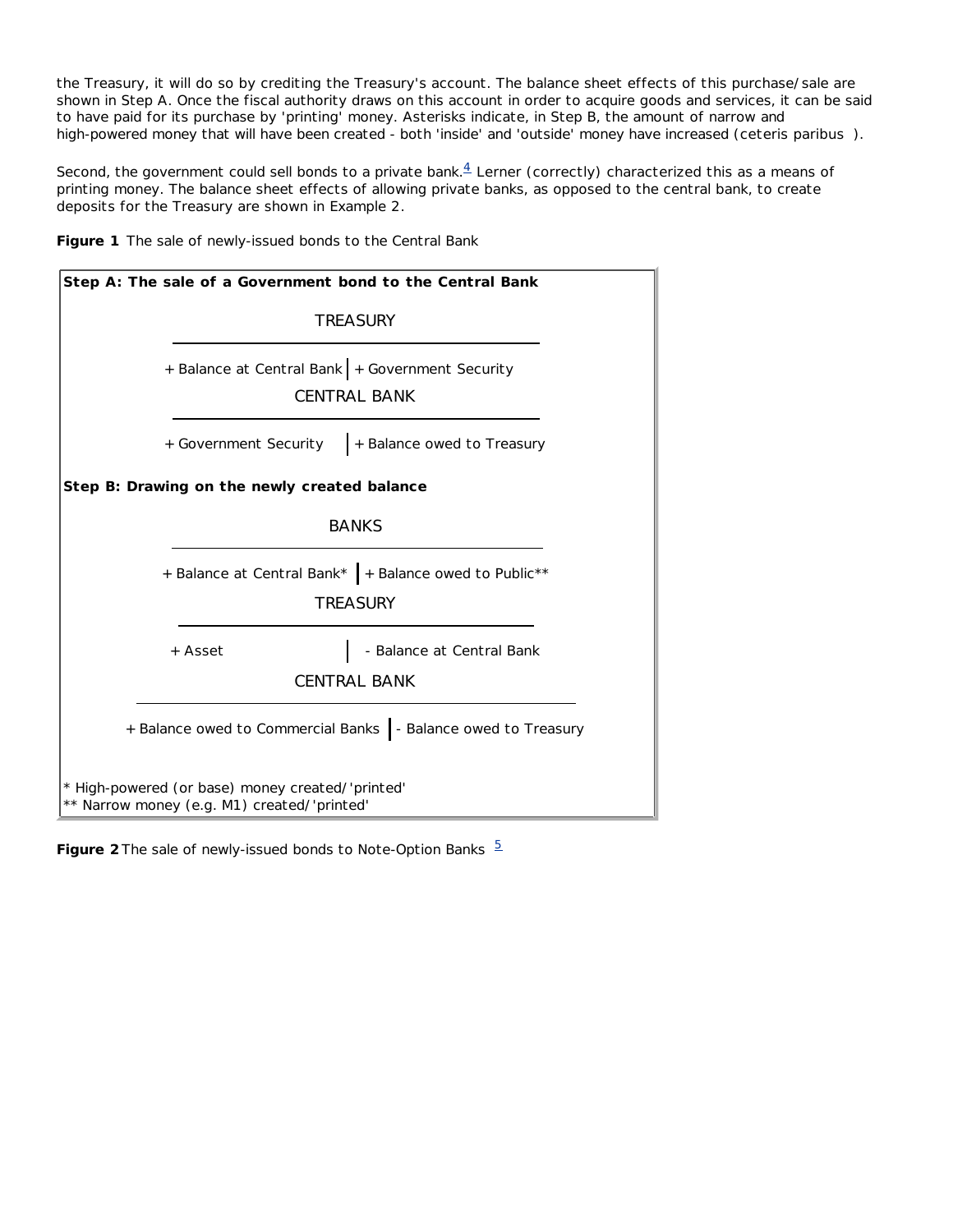| Step A: The Sale of a Government Bond to a Note-Option Bank                       |  |  |  |
|-----------------------------------------------------------------------------------|--|--|--|
| <b>NOTE-OPTION BANK</b>                                                           |  |  |  |
| + Government Securities   + Tax & Loan Account<br><b>TREASURY</b>                 |  |  |  |
| + Government Securities<br>+ Tax & Loan Account                                   |  |  |  |
| Step B: Transferring Funds from Tax & Loan Account to Central Bank                |  |  |  |
| <b>NOTE-OPTION BANK</b>                                                           |  |  |  |
| - Balance owed to Treasury<br>- Balance at Central Bank<br>TREASURY               |  |  |  |
| - Balance at Note-Option Bank<br>+ Balance at Central Bank<br><b>CENTRAL BANK</b> |  |  |  |
| - Balance owed to Note-Option Bank<br>+ Balance owed to Treasury                  |  |  |  |
| Step C: Spending from Account at Central Bank                                     |  |  |  |
| <b>BANKS</b>                                                                      |  |  |  |
| + Balance at Central Bank + Balance owed to Public<br><b>TREASURY</b>             |  |  |  |
| - Balance at Central Bank<br>+ Asset                                              |  |  |  |
| <b>CENTRAL BANK</b>                                                               |  |  |  |
| + Balance owed to Commercial Banks<br>- Balance owed to Treasury                  |  |  |  |

In this example, narrow and base money do not each rise by an equivalent amount. In particular, there is no net increase in the quantity of base money as a consequence of the government's spending. $6$  This is why economists do not generally refer to this form of government finance as having resulted in the printing of money. Under Lerner's more general definition, however, whenever private or public banks, act "as agents for the government in issuing credit or bank money," they may be said to be printing money for the purposes of government finance (Lerner, 1943, fn., p. 41). Not only *can* they print money on behalf of the government, but, as dictated by the second law of Functional Finance, Lerner argues that they *should* do so. In precluding the sale of government bonds *for the purpose of borrowing existing funds* from the private sector, Lerner unabashedly denied any intelligent grounds for the adoption of so-called "sound" finance:

In brief, Functional Finance rejects completely the traditional doctrines of "sound finance" and the principle of trying to balance the budget over a solar year or any other arbitrary period. In their place it prescribes: first, the adjustment of total spending (by everybody in the economy, including the government) in order to eliminate both unemployment and inflation, using government spending when total spending is too low and taxation when total spending is too high; second, the adjustment of public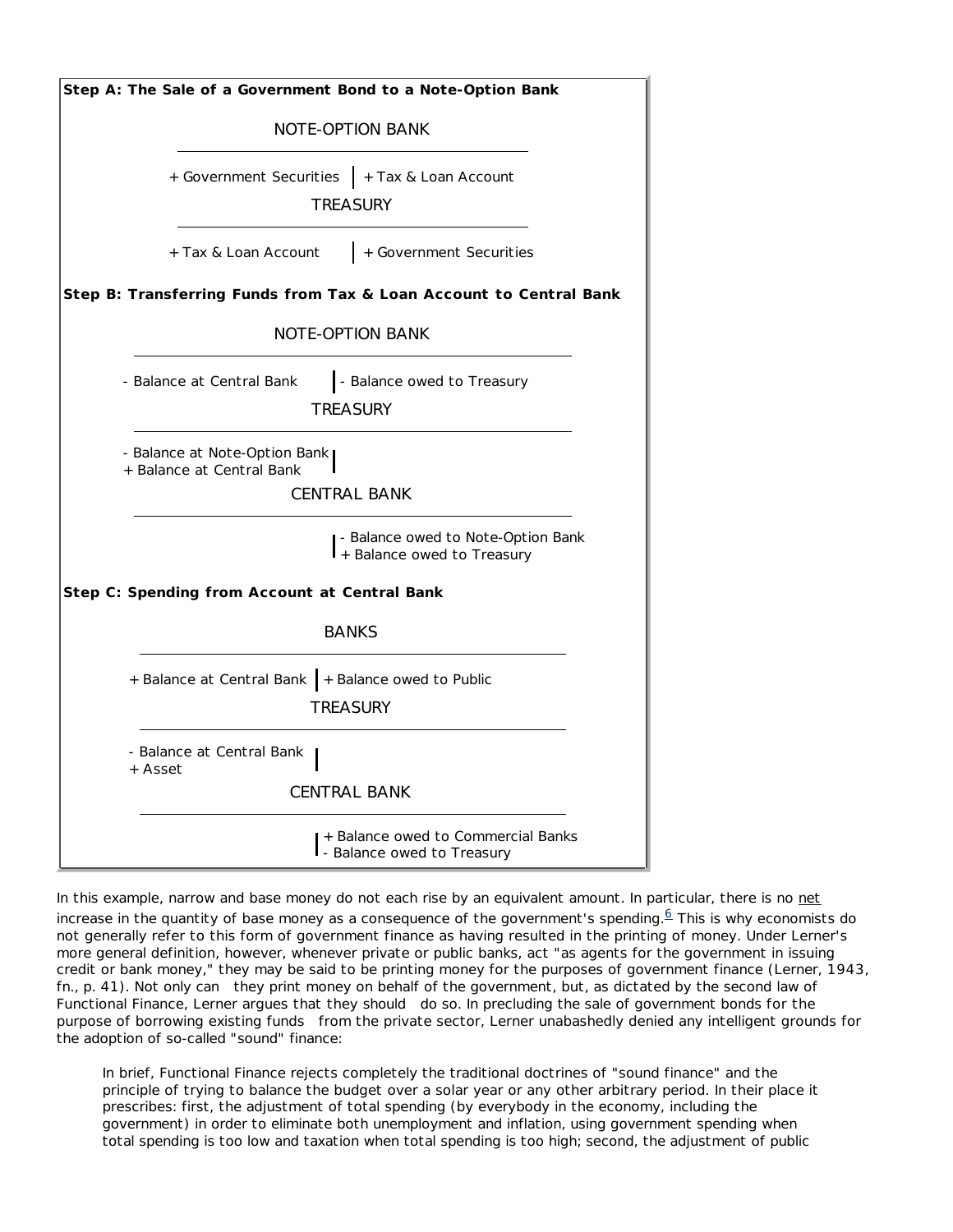holdings of money and of government bonds, by government borrowing or debt repayment, in order to achieve the rate of interest which results in the most desirable level of investment; and, third, the printing, hoarding or destruction of money as needed for carrying out the first two parts of the program. (1943, p. 41)

As Colander notes, "Lerner's purpose in proposing [the] rules of functional finance was to change the focus of thinking about government finance from sound finance principles that made sense for individuals -- such as balancing the budget -- to sound finance principles that made sense for the aggregate economy" (Colander, 1997, p. 202). Lerner realized that a continually increasing national debt might be a consequence of rejecting the principles of "sound" finance.

## **The Usual Objections**

Today, economists from within and outside the mainstream typically object to a number of the implications that follow from Lerner's proposal. Even Keynes is said to have initially "recoiled from" some of its more unorthodox implications (Colander, 1997, p. 202). But he reconsidered his position, stating in a letter to Lerner:

It is a grand book worthy of one's hopes for you. A most powerful piece of well organized analysis with high aesthetic qualities . . . I shall have to try when I get back to hold a seminar of the heads of the Treasury on Functional Finance (quoted in Colander, 1997, p. 202).

Lerner dealt with some of the more common objections in his original essay, and a number of others have been addressed by Wray (1998) and Forstater (1997). Because at least some of these objections are likely to creep into the current reader's psyche, it is best to address (some of) them here.

First, and probably most obvious, is the belief that implementing Functional Finance will prove inflationary. Indeed, this is a standard (i.e. mainstream) argument against expansionary fiscal policy. In the textbook story, however, a *fully employed* economy is usually taken as the point of departure. Thus, it is usually assumed that the additional spending adds to a level of aggregate demand which is just sufficient to bring about full employment. As Figure 3 shows, the result is an outward shift in the aggregate demand curve and a *permanently* higher price level.

# **Figure 3** *The Inflationary Effects of Deficit Spending*  $\frac{7}{6}$

From the initial state of full employment equilibrium (point A), then, expansionary fiscal policy shifts the aggregate demand curve from D<sub>0</sub> to D<sub>1</sub>. At this point (point B), the price level has risen by six percent. As workers and employers begin to adjust to the new (higher) price level, the aggregate supply curve shifts in (and to the left) until it intersects D<sub>1</sub> at point C, causing the price level to rise further. $^8$  Equilibrium is reestablished at point C, where the price level has risen a full 12 percent from its original level.

As a basis for a critique of Functional Finance, the above is not very compelling. Indeed, it appears to be wholly incompatible with the theory of Functional Finance, which precludes *any* additional spending (government or otherwise) once full employment has been attained. Thus, expansionary fiscal policies are to be implemented *only* when the economy is operating *below* full employment. Echoing Lerner's sentiments on this subject, Wray contends that:

Once full employment is reached, additional deficit spending will generate additional income that is likely to cause inflationary pressures -- except in the unlikely case that all additional income represents desired net saving. Beyond full employment, then, any further reduction of taxes or increase of government spending (increasing deficit spending) is likely to reduce the value of money as prices are bid up. (Wray, 1998, p. 84)

Moreover, even if the CPI (or some other standard price index) *did* begin to rise before full employment had been reached, it is not at all clear that the 'costs' associated with

moderate price increases would outweigh the (social and economic) benefits of reduced unemployment. Indeed, there are even studies that argue that moderate inflation is itself a net benefit rather than a net cost.  $9$ 

Second, it might be objected that, owing to the existence of a *financial* (budget) constraint, the government cannot run the sort of substantial, persistent deficits that might emerge as a consequence of adopting the principles of Functional Finance. Thus, it is standard practice to write:

 $G - T = \Delta B + \Delta M$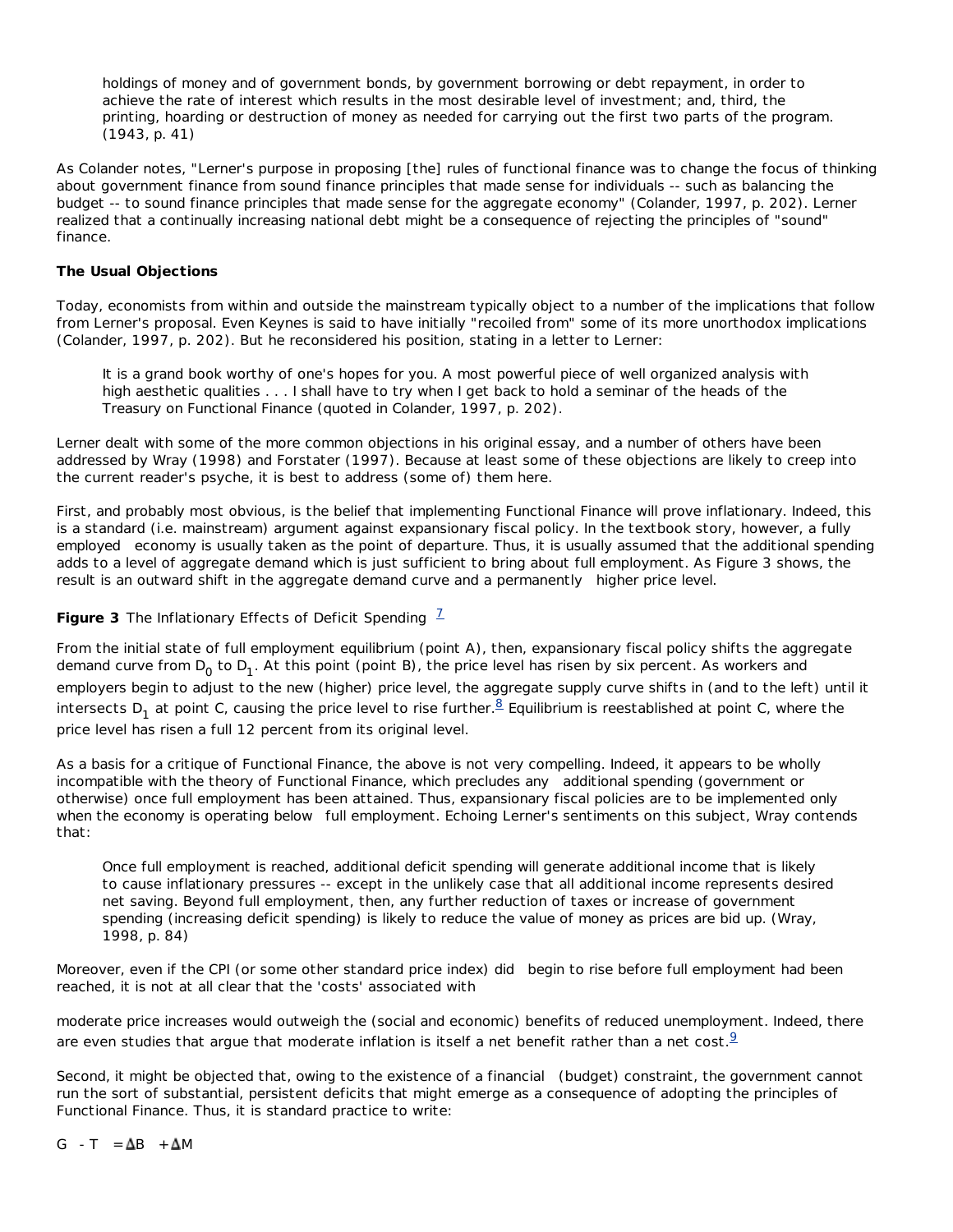where ∆B represents the change in the quantity of outstanding bonds issued by the federal government and ∆*M* indicates a change in the quantity of newly-created money and to argue that beyond some point, the deficit (G - T) cannot be increased further because there is no demand for additional government bonds or money. Equation 1 is usually referred to as a government budget 'constraint' (or 'restraint').

The equation, itself, is not troubling. Indeed, it holds perfectly well as an *ex post* accounting identity. As an *ex ante* financial constraint, however, it seems, as Chick noted, "paradoxical," since:

[T]here are the possibilities of borrowing and creating purchasing power simultaneously with the spending, and when the tax receipts are unknown at the outset: it is either a completely *ex post* relation between inflows and outflows of funds like an income statement . . . or it represents a consistent plan, where the financial implications are recognised." (Chick, 1983, p. 319)

Thus, as Chick notes, it is awkward to refer to a government which is capable of creating money at will as being subject to a *financial* constraint.

Another equation, which might be offered to support the claim that the government's debt cannot increase indefinitely is given by:

Thus, when the deficit is financed by borrowing, some say that there is a finite limit to the quantity of government debt that the public will willingly hold. From Equation 2, this "willingness" determines b<sup>\*</sup>, the sustainable debt-to-GDP ratio, simultaneously constraining deficit spending beyond d<sup>\*</sup>.

Lerner, while not sympathetic to them, spelled out his opponents' fears regarding 'excessive' indebtedness:

If the interest on the debt must be raised out of taxes . . . it will in time constitute an important fraction of the national income. The very high income tax necessary to collect this amount of money and pay it to the holders of government bonds will discourage risky private investment, by so reducing the net return on it that the investor is not compensated for the risk of losing his capital. This will make it necessary for the government to undertake still more deficit financing to keep up the level of income and employment. Still heavier taxation will then be necessary to pay the interest on the growing debt — until the burden of taxation is so crushing that private investment becomes unprofitable, and the private enterprise economy collapses. (Lerner, 1943, p. 44).

If the entire system were likely to collapse as a consequence of adopting the principles of Functional Finance, there would indeed be cause for concern. In response to this charge, three important points should be made. First, as Nell (1999) notes, if there *is* an upper limit (either of debt-to-GDP or its related ratio of interest payments on public debt-to-tax receipts), it is irrelevant, because:

For such upper limits to matter it must be shown that there are plausible and economically meaningful circumstances in which those upper limits will be reached *before* full employment is reached. (Nell, 1999, p.1)

Second, there can be no burden on society *as a whole* as a consequence of the interest payments that have to be made. While it is true that choosing among taxes, borrowing, and printing money will have distributional effects, any burden must be measured "by the inconveniences involved in the process of transferring the money from the taxpayers to the bondholders"(Lerner, 1943, p. 46). As Baumol and Blinder note, "[t]hese transfers may more may not be desirable, but they hardly constitute a burden on the nation as a whole" (1997, p. 334).

Third, a growing debt (on which interest must be paid) is not a *necessary* consequence of continuously rising deficits. But we have already seen that when the deficit is financed either by printing money or borrowing, it involves the sale of interest-bearing debt, which naturally implies an increase in the quantity of interest-bearing debt outstanding. How, then, would it be possible to run persistent deficits *without* generating a growing debt? Could the government run deficits without issuing any interest-bearing debt at all? This question was asked by Dillard (1948):

Is not the creation of new money properly a government function, and if so, what is there to prevent the government from issuing money directly, without paying interest on bonds to commercial banks?" (Dillard, 1948, p. 113)

Of course Dillard was not suggesting that the government should just print up mountains of cash and go around making purchases with it. What he argued was that the default risk on government debt was so slight that it was unnecessary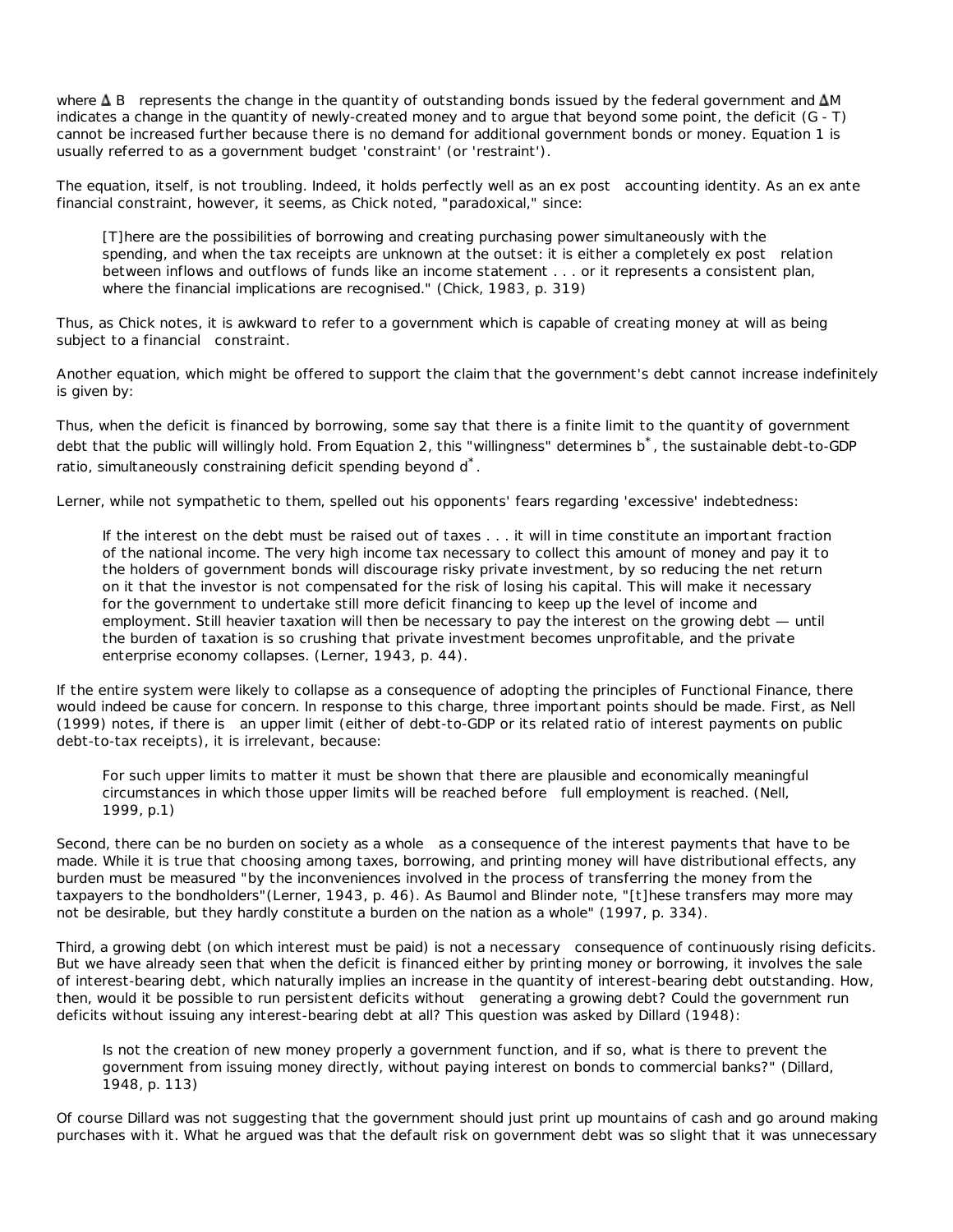to 'compensate' holders of this type of debt for parting with their more liquid (government) liabilities. Although he recognized that a government's ability to adopt such a scheme depended on the "nature of central monetary authority," (Dillard, 1948, p. 114), he explained that:

In the United States, the Treasury could issue non-interest bearing notes to the Federal Reserve banks with instructions to increase the government deposits to the extent of the value of the notes. The government could then spend its balances in the usual fashion for public works and other expenditures. (Dillard, 1948, p. 114).

The balance sheet effects of this type of sale/purchase of non-interest bearing notes are shown in Figure 3.



| Step A: The issue of non-interest bearing notes to the Central Bank              |  |  |  |
|----------------------------------------------------------------------------------|--|--|--|
| <b>TRFASURY</b>                                                                  |  |  |  |
| + IOU (non-interest bearing)<br>+ Balance at Central Bank<br><b>CENTRAL BANK</b> |  |  |  |
| + IOU (non-interest bearing)   + Balance owed to Treasury                        |  |  |  |
| Step B: Treasury Spending from Account at Central Bank                           |  |  |  |
| <b>BANKS</b>                                                                     |  |  |  |
| + Balance at Central Bank   + Balance owed to Public<br><b>TREASURY</b>          |  |  |  |
| - Balance at Central Bank<br>+ Assets<br><b>CENTRAL BANK</b>                     |  |  |  |
| + Balance owed to Banks<br>- Balance owed to Treasury                            |  |  |  |

Figure 3 shows that, like in the example in which the Treasury sold *interest-bearing* debt directly to the Central Bank (Figure 2), the effect of drawing on an account that was credited through the sale of *non* -interest bearing notes is an increase in both the quantities of narrow (e.g. M1) and base (i.e. high-powered) money.

If the government followed Dillard's proposal, not only would there be no increase in the quantity of outstanding debt as a consequence of rising deficits, but one could not argue that beyond some point, the Treasury would run into a financial constraint. Thus, as long as there remained the political will to create Treasury balances in this manner, there would be no limit to Treasury's ability to acquire credits to its balance sheet. The only limitation to the government's ability to *spend* these funds, as Wray (1998) recognized, would depend upon the private sector's willingness to provide goods and services in exchange for government money. A government could, then, undertake Lerner's Functional Finance, continuously making up a shortfall in aggregate spending, *without* increasing the quantity of outstanding debt (or the interest that must be paid on it).

### **The Need for Policies Guided by the Principles of Functional Finance**

This section is intended to provide a (very) general picture of the unemployment trend in a number of world economies. It must be said, however, that the need for policies based on the principles of Functional Finance does not depend on the current economic outlook. Indeed, as we have already seen, money-using economies tend to "suffer from periodic, if not chronic, unemployment," (Wray, 1998, p. 84) which means that something like Functional Finance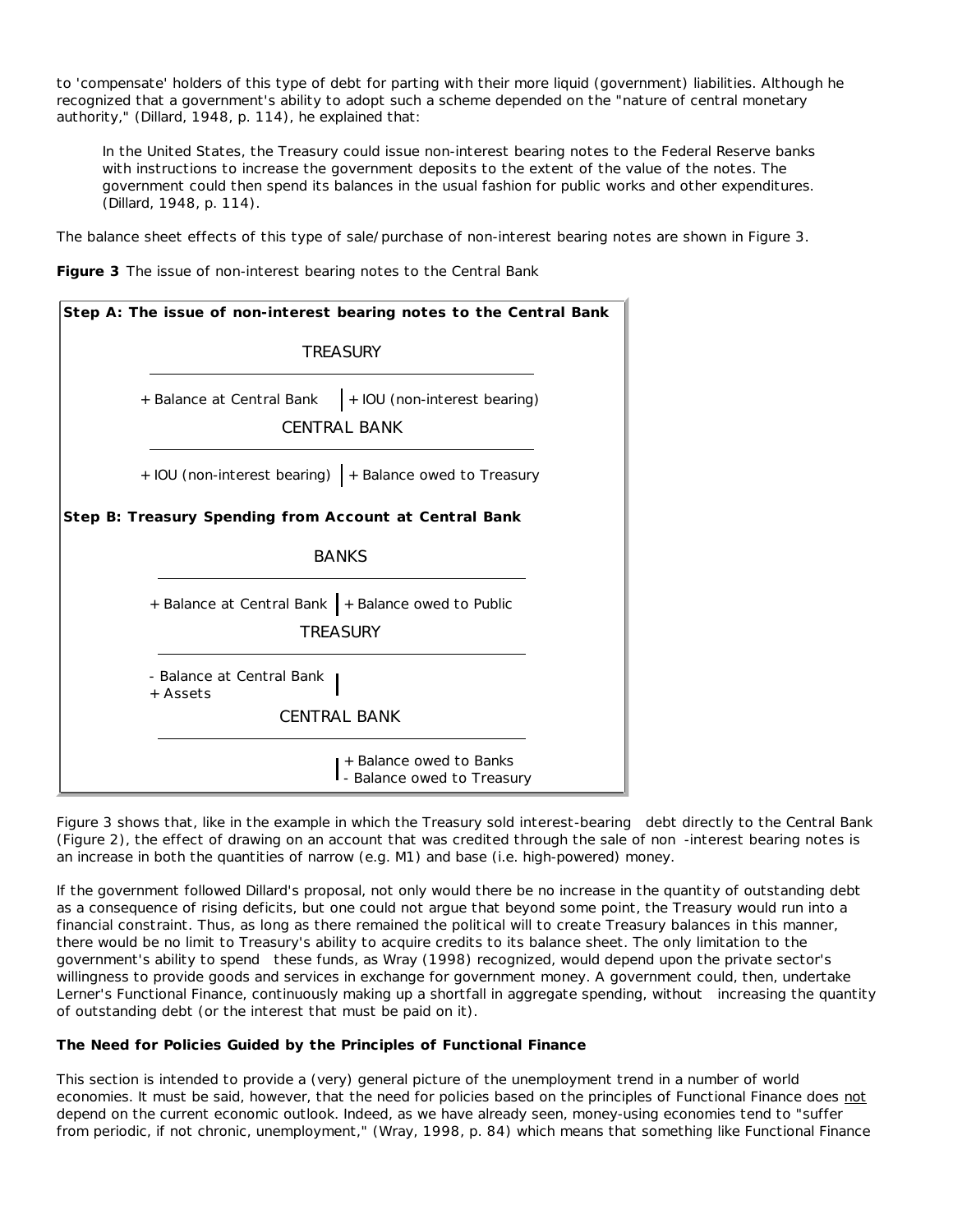(perhaps the Employer of Last Resort (ELR) program supported by Wray (1998) and Forstater (1997)) is needed as part of the on-going implementation of fiscal policy, irrespective of the current economic situation.

1997

1997

 $1007$ 

Below is a sample of unemployment conditions in twenty industrialized countries.

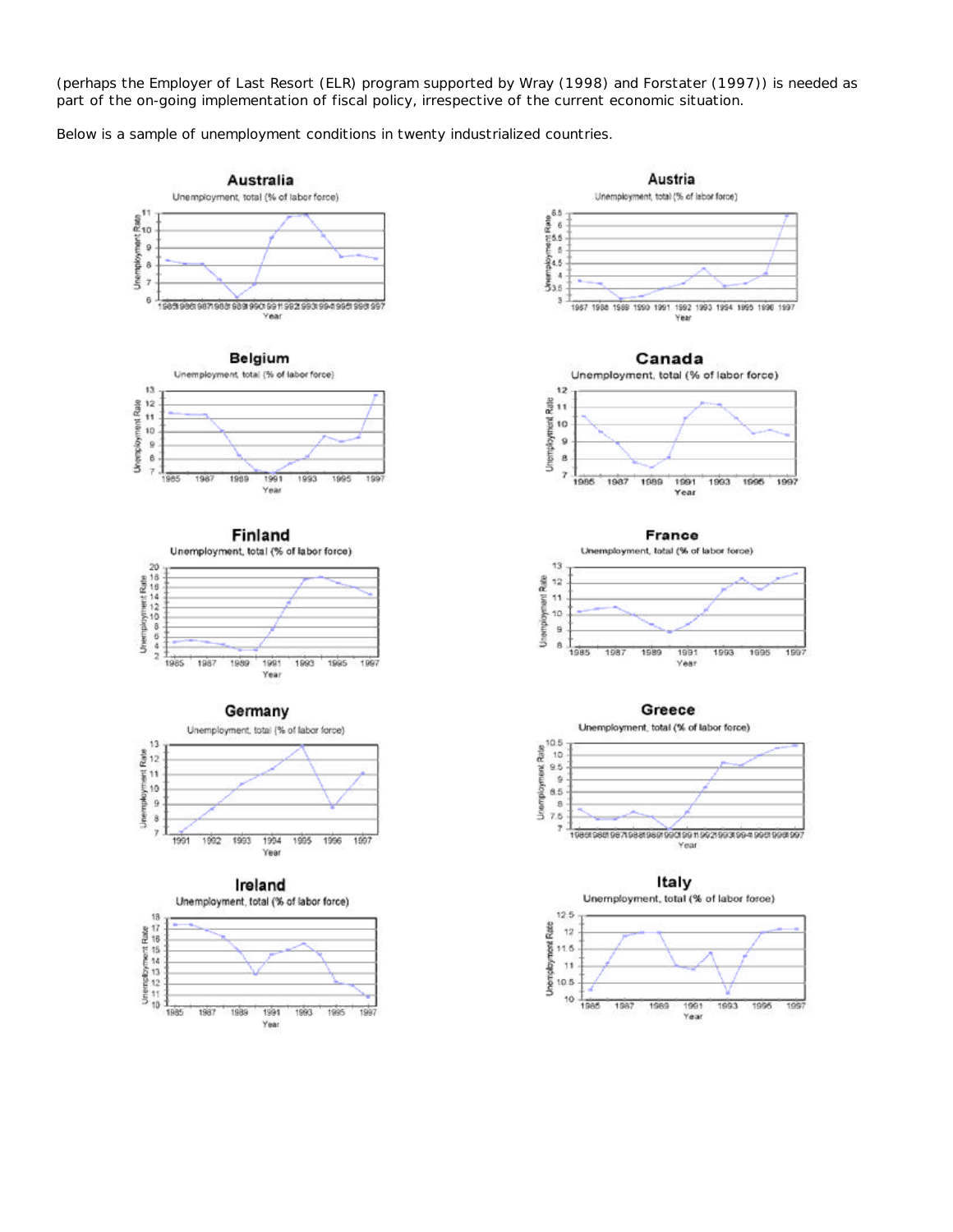

It is clear from the graphs that what Lerner referred to as the 'spending gap' is sizable enough to generate substantial unemployment in most of the countries sampled here. The nations chosen, it should be noted, hardly comprise a biased sample. Indeed, all eleven countries participating in European Economic and Monetary Union (EMU), Australia, Canada, Japan, the United Kingdom and the United States are among those sampled.

At the end of 1997, 80% of the countries included in the sample had annual unemployment rates measuring more than 6%, the rate long-believed to be the 'natural' rate of unemployment (at least in the United States). Of those, half (or 40%) had rates of 10% or more. Moreover, of the eight countries with double-digit unemployment rates at the end of 1997, all but one was a member of European EMU. This, as Modigliani, et al. argued, is probably no coincidence, since preparation for entry into Monetary Union caused countries to pursue highly restrictive fiscal and monetary policies in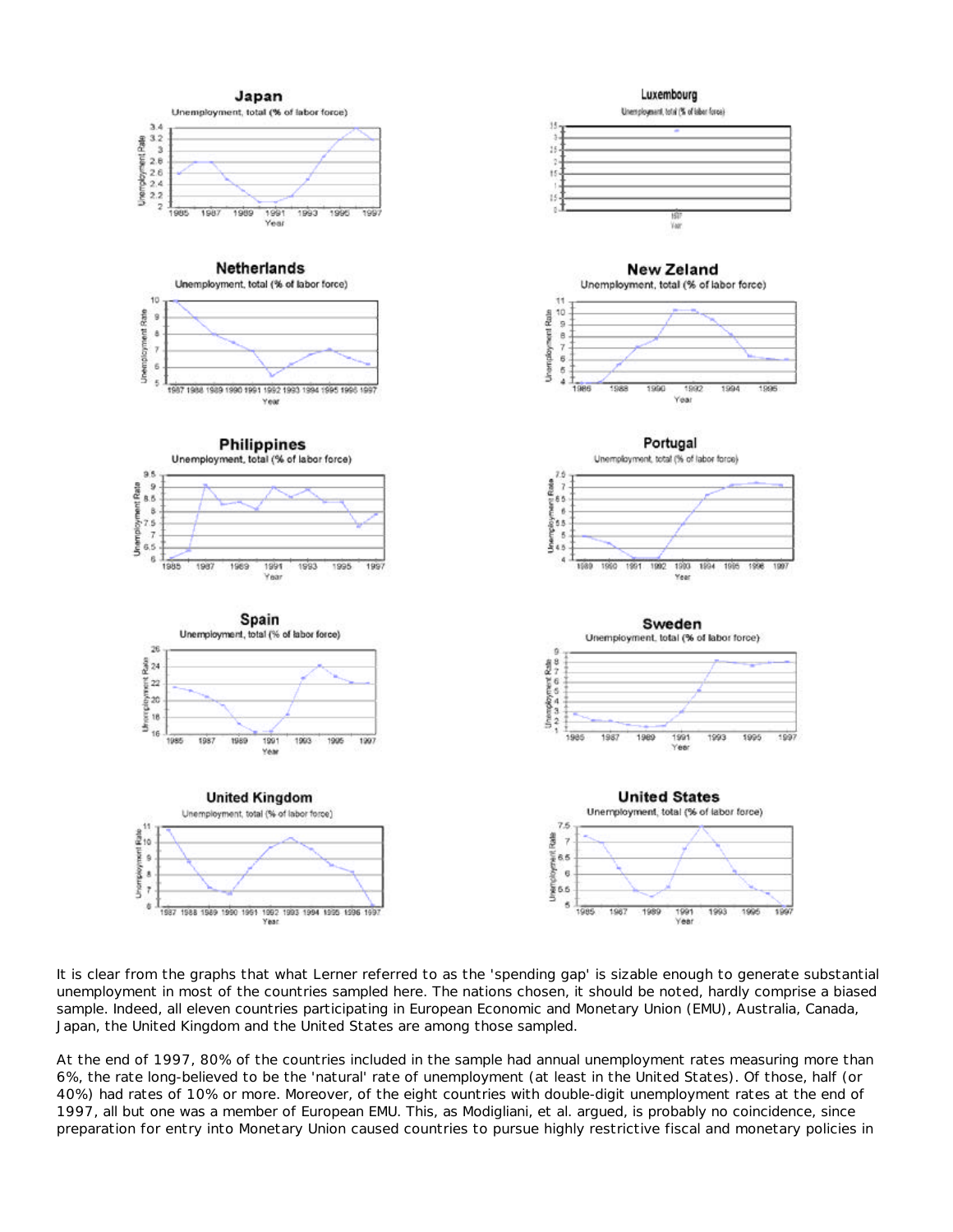order to meet the convergence criteria established in the Maastricht Treaty.<sup>12</sup>

While unemployment is fairly low in Japan, Luxembourg, the Netherlands and the United States, the current performance in these countries, again, does not excuse the need for something like Functional Finance. Indeed, as Godley (1999) points out, the US economy, currently the envy of almost all industrialized nations, could face an "unusually protracted recession with a large rise in unemployment" unless steps are taken to implement a "coordinated fiscal expansion worldwide" (Godley, 1999, pp. 4-5).

#### **Conclusion**

In the final paragraph of his essay, Lerner addresses the prospects for the adoption of the principles of Functional Finance under various systems of governance. Specifically, he maintained that "Functional Finance is not especially related to democracy or to private enterprise. It is applicable to a communist society just as well as to a fascist society or a democratic society" (1943, p. 50). He adds, moreover, that "[i]ts relationship to democracy and free enterprise consists simply in the fact that if the people who believe in these things will not use Functional Finance, they will stand no chance in the long run against others who will" (1943, p. 51).

It is important to note that although Lerner appears to have considered the implementation of Functional Finance an option under any *system* of governance, he recognized that not all governments could, under existing *institutional* arrangements, practice it. Forstater (1999) has also recognized this point, arguing that the institutional "structure under EMU makes it nearly impossible for a country to enact a counter-cyclical fiscal policy [e.g. Functional Finance] even if there were the political will [to do so]" (p. 32). The conditions under which Functional Finance can be undertaken include: "a government's ability to tax, declare public receivability, create and destroy money, buy and sell bonds, and administer the prices it pays for goods and services purchased from the private sector" (Forstater, 1999, p. 32).

We might say that those governments that are capable of adopting the principles of Functional Finance are those for whom the national currency is, as Lerner described it in 1947, 'a creature of the State.' The United States, Canada, the United Kingdom, and Australia are among such systems. In contrast, countries participating in EMU and those adopting currency boards or otherwise fixing their exchange rates are examples of governments which, due to their monetary arrangements, are constrained in their ability to follow the principles of Functional Finance.

### **APPENDIX**

A T-account can be used to reflect the *change in* a balance sheet as the result of a single transaction. Although it is not the only way to depict this (one could prepare a full balance sheet before, and a full balance sheet after, a transaction), it is, in most instances, preferable to more time-consuming methods.

A few examples should provide the reader with sufficient conceptual understanding to cope with the T-accounts used in the paper. Let us begin with Bank "A", whose initial balance sheet is reflected as:

|            |                         |       | Initial Balance Sheet of Bank "A"<br>(thousands of dollars) |        |
|------------|-------------------------|-------|-------------------------------------------------------------|--------|
| Cash       |                         | \$100 | Demand Deposits                                             | \$4000 |
|            | Federal Reserve Account | 1000  | Time Deposits                                               | 2100   |
| Loans      |                         | 3000  |                                                             |        |
| Securities |                         | 2000  |                                                             |        |
|            | <b>ASSETS</b>           |       | LIABILITIES + NET WORTH = $6100$<br>$=$                     |        |

If we wish to show the effects of a single transaction, say when a customer writes a check (to a friend who banks elsewhere) for \$100 on his checking account, we could laboriously construct an entirely new balance sheet as: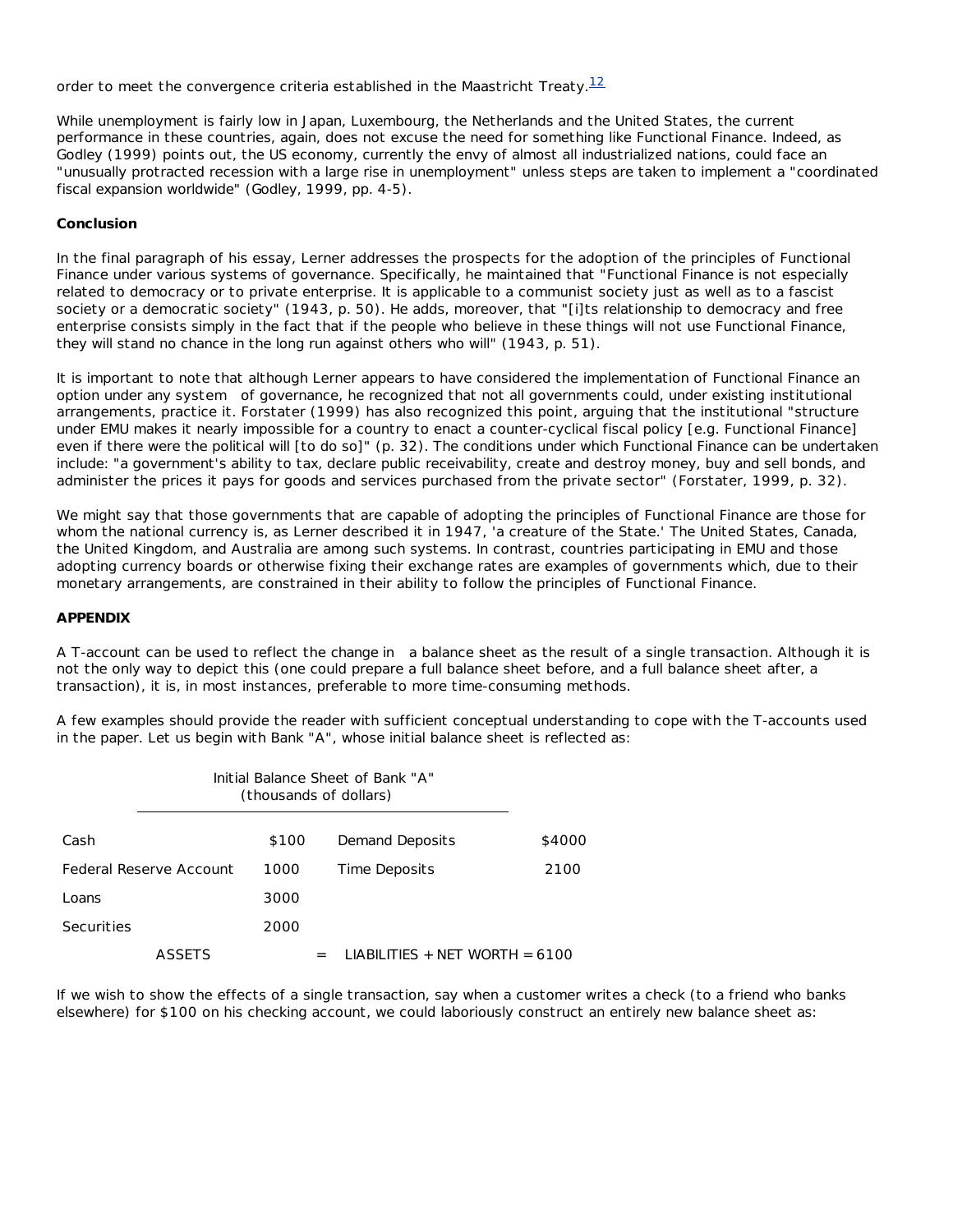|                                                             | (thousands of dollars) | Balance Sheet of Bank "A" After Check Clears |         |
|-------------------------------------------------------------|------------------------|----------------------------------------------|---------|
| Cash                                                        | \$100                  | Demand Deposits                              | \$3900  |
| Federal Reserve Account                                     | 900                    | <b>Time Deposits</b>                         | 2100    |
| Loans                                                       | 3000                   |                                              |         |
| Securities                                                  | 2000                   |                                              |         |
| Or we could simply use a T-account to show the transaction: |                        |                                              |         |
|                                                             | Bank "A"               |                                              |         |
| <b>Federal Reserve Account</b>                              | $-$ \$100              | Demand Deposits                              | - \$100 |

When we use T-accounts, only the asset or liability accounts *affected* by the transaction are written down, and each is preceded by a plus or minus sign to indicate whether the account was increased (credited) or decreased (debited). Additionally, a T-account must always "balance". In other words, there must be equal pluses (or minuses) on opposite sides, or offsetting plus-minus entries on the same side.

Continuing with Bank "A" as our guide, let us pursue a few more examples to ensure that the reader is comfortable with this tool.

1. A depositor withdraws \$50 cash from her time deposit:

|      |        | Bank "A"      |          |
|------|--------|---------------|----------|
| Cash | - \$50 | Time Deposits | $-$ \$50 |

2. A depositor writes a check for \$100 on his checking account and deposits it into his time deposit:

| Bank "A"           |           |
|--------------------|-----------|
| Demand<br>Deposits | $-$ \$100 |
| Time Deposits      | $+ $100$  |

3. The bank borrows \$100 of reserves from the Federal Reserve:

Bank "A"

Federal Reserve Account +\$100 Loan from Federal Reserve +\$100

### **Footnotes**

1. A word of caution is in order here. In laying out the theory of Functional Finance in 1943, Lerner clearly believed that two economic ills -- inflation and unemployment -- had to be repressed if economic insecurity was to be eliminated. Importantly, he did not believe that there was any inherent trade-off or inverse relation between these two ills. Indeed, he opined that inflation would set in only after the system was pushed beyond full employment. Later, however, Lerner recognized that inflation would begin to set in much sooner. In fact, throughout much of his remaining career, he devoted himself to the study of policies designed to combat inflation (market anti-inflation plans, incomes policies, wage-price controls, etc.). He even began to talk of pursuing "high" full employment vs. "low" full employment (Lerner, 1951; Lerner and Colander, 1980), rather than simply "full employment," which was his stated objective in 1943.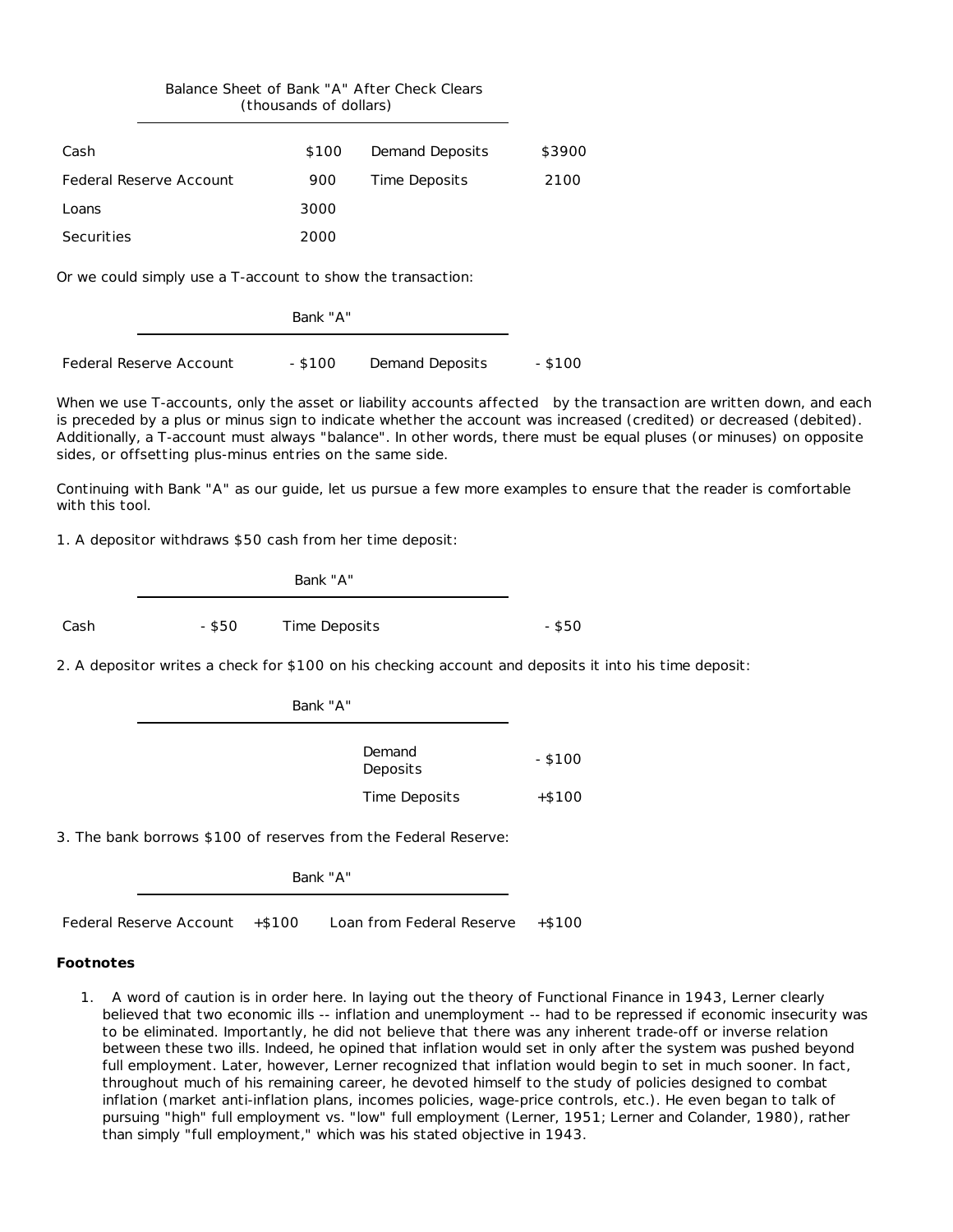- 2. Although Keynes, in this passage, focused on the output and price effects following an expansionary monetary policy, nothing of substance would change if, instead, fiscal policy had provided the stimulus.
- 3. We must be very clear about the difference between 'borrowing' and 'printing money'. Following Lerner, 'borrowing' will be used to refer to the sale of newly-issued government bonds, purchased by drawing on existing deposits. 'Printing money', in contrast, will be used to refer to the sale of newly-issued government bonds, purchased by crediting a government account.
- 4. If it wishes to finance its spending by 'printing' money, however, it cannot allow the bank to purchase the bonds by drawing on an account with the monetary authority. But, as explained in Chapter Four, this is something the Treasury can specify.
- 5. Note-option banks are private (US) banks in which government funds can be kept. The importance of these accounts in coordinating the government's spending is described in Bell (1998).
- 6. Depending on the institutional arrangements, base money may rise in the next 'reserve period'. That is, if banks are subjected to reserve requirements, additional reserves (i.e. base money) may be required as a consequence of the government's spending.
- 7. This example is taken directly from Baumol and Blinder (1997).
- 8. While the textbooks usually concede that the inflationary effects depend upon the degree of slack present before the expansionary policy is undertaken, the imagery of the inflationary effects of deficit spending tends to prevail.
- 9. See: Schultze (1959); Minsky (1986); and Ackerlof, et al. (1996).
- 10. Although Ott and Ott (1965) may have been the first to specify the 'budget restraint,' Christ's work received greater attention (1967, 1968), spawning countless extensions and refinements.
- 11. Personal notes from Tony Aspromourgos (1999).
- 12. Particularly troubling is the fact that these countries may now, as a consequence of joining EMU, be unable to effectively deal with these levels of unemployment.

### **REFERENCES**

Akerlof, Geogre, William Dickens, and George Perry. 1996. "Low Inflation or No Inflation: Should the Federal Reserve Pursue Complete Price Stability?" *Challenge* , September-October, pp. 11-17.

Aspromovrgos, Tony. 1999. Personal memo.

Baumol, William J. and Alan S. Blinder. 1997. *Macroeconomics: Principles and Policy* . Seventh Edition. Fort Worth: The Dryden Press.

Bell, Stephanie. 1998. "Can Taxes and Bonds Finance Government Spending? Reserve Accounting and Government Finance." Jerome Levy Economics Institute Working Paper #244.

Blinder, Alan S. and Robert M. Solow. 1973. "Does Fiscal Policy Matter?" *Journal of Public Economics* , Vol. 2, No. 4, pp. 318-337.

\_\_\_\_\_. "Does Fiscal Policy Matter: A Comment." *Journal of Public Economics* , Vol. 5, No. 1,2, pp. 183-184.

Buiter, William H. "Crowding Out and the Effectiveness of Fiscal Policy." *Journal of Public Economcis* , Vol. 7, No. 3, pp. 309-328.

Chick, Victoria. 1983. *Macroeconomics After Keynes: A Reconsideration of the General Theory* . Cambridge, Massachusetts: The MIT Press.

Christ, C. F. 1967. "A Short-Run Aggregate-Demand Model of the Interdependence and Effects of Monetary and Fiscal Policies with Keynesian and Classical Interest Elasticities." *American Economic Review* . Vol. 57.

\_\_\_\_\_. 1968. "A Simple Macroeconomic Model with a Government Budget Restraint." *Journal of Political Economy* , Vol. 76.

Colander, David C. 1997. "Functional Finance." In *An Encyclopedia of Keynesian Economics* , Edited by: Thomas Cate, Geoff Harcourt, and David C. Colander, Cheltenham: Edward Elgar. pp. 201-204.

Dillard, Dudley. 1948. *The Economics of John Maynard Keynes: The Theory of a Monetary Economy* . New York: Prentice-Hall, Inc.

Forstater, Mathew. 1997. "Selective Use of Discretionary Public Employment and Economic Flexibility. Jerome Levy Economics Institute Working Paper #218.